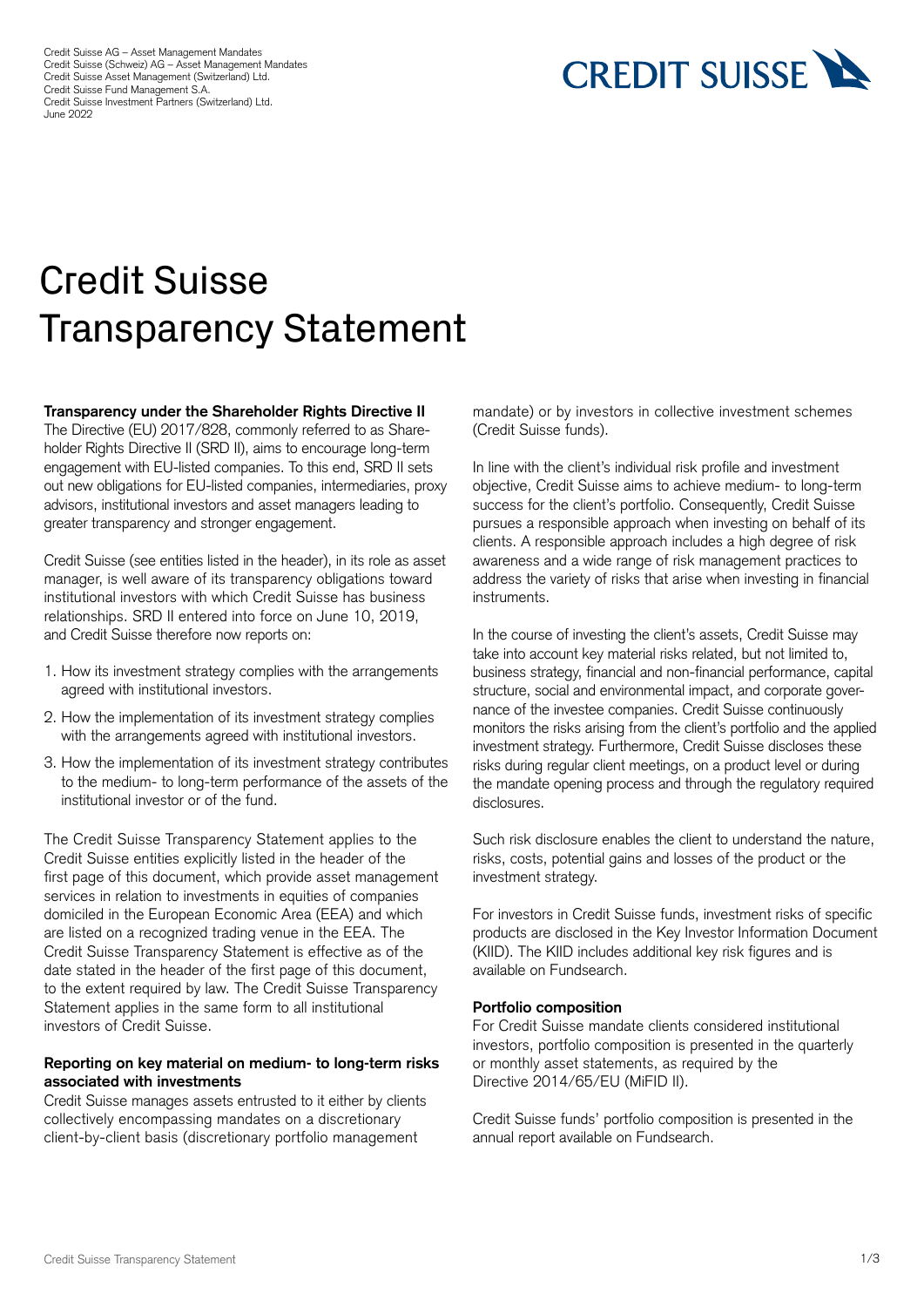The level of portfolio turnover may be an indicator of whether an asset manager's processes are fully aligned with the identified strategy and interests of the institutional investor, and it also indicates whether the asset manager holds equities for a period of time that enables it to engage with the company in an effective way.

Mandate clients can find information about the turnover rate and turnover costs in MiFID II client reports.

Investors in Credit Suisse funds can find information about the turnover rate and turnover costs on [Fundsearch](https://am.credit-suisse.com/ch/en/asset-management/investment-solutions/fund-search.html) and in the funds' annual reports.

### **The use of proxy advisors for the purpose of engagement activities**

Institutional investors and asset managers can rely on proxy advisors to provide research, advice and recommendations on how to vote at general meetings of listed companies.

Credit Suisse Asset Management (CSAM) is collaborating with Institutional Shareholder Services (ISS) to get research on investee companies and to facilitate the exercising of voting rights for funds. Vote recommendations provided by ISS are CSAM specific and derived from CSAM's custom voting policy.

# **Policy on securities lending**

Securities lending provides for some specific setup in the area of shareholder engagement under which the client's shares can in effect be sold, subject to a buyback right. Only if the custody bank or the client recall them are they eligible for engagement purposes, including voting at the general meeting. Credit Suisse discretionary portfolio management mandate clients and funds may enter into a securities lending agreement for the purpose of efficient portfolio management. Further information on whether a specific fund is qualified for securities lending is available in the fund prospectus on [Fundsearch.](https://am.credit-suisse.com/ch/en/asset-management/investment-solutions/fund-search.html) 

Please refer to the [Credit Suisse Engagement Policy Statement](https://www.credit-suisse.com/ch/en/asset-management/regulatory/engagement-policy-statement.html)  for additional information on the exercising of voting rights in connection with securities on loan.

## **Application of the policy on securities lending**

In order to fulfil its engagement activities for Credit Suisse funds at the time of the general meeting of investee companies, securities on loan that meet defined materiality thresholds for the exercising of voting rights are recalled before the record date of an annual general meeting.

## **Turnover rate and turnover costs Consideration of medium- to long-term performance in investment decisions**

Credit Suisse offers investment strategies across various asset classes and trading strategies, including but not limited to equities, fixed income, real estate, alternatives, index solutions and quantitative trading. Given the number of investment areas and the range of investment strategies, Credit Suisse adopts a responsible approach when managing the client's assets. As part of its responsible approach and if consistent with the trading strategy, Credit Suisse may consider the medium- to long-term financial and non-financial performance of the investee companies as an integral part of the investment process. We believe that the screening of financial and non-financial performance of the investee companies enables Credit Suisse to invest in well-managed companies looking to create long-term shareholder value.

### **Conflicts of interest in connection with engagement activities**

When conducting engagement activities, Credit Suisse may face potential or actual conflicts of interest. In such cases, it will always consider its fiduciary responsibilities with the aim of acting in the best interest of the client and the fund. Credit Suisse has adopted an internal conflict of interest policy that identifies the different categories of conflicts, the procedures established to manage such conflicts and the review process. Further information on Credit Suisse's conflict of interest policy is available [here.](https://www.credit-suisse.com/media/assets/sites/finfrag/conflicts-of-interests-policy.pdf)

Where the client's interests vary across investments and differing portfolio management styles, the investment guidelines and restrictions will be given due consideration with the objective of treating the client fairly and putting the client's interests in the center of any considerations and the ultimate allocation decision.

 of conflicts of interest, which is regularly updated. Similarly, where a conflict of interest arises between Credit Suisse and a client with regard to voting, Credit Suisse will make a decision to resolve or mitigate the conflict in order to protect the assets and, ultimately, the interest of the client. Where the measures to resolve or mitigate the conflict are deemed insufficient, Credit Suisse may disclose the conflict to the relevant client through a durable medium (such as pdf, website, email etc.). Credit Suisse maintains a register

# **Further references**

The following documents should be read in conjunction with the information provided above:

- 1. [Credit Suisse Engagement Policy Statement](https://am.credit-suisse.com/international/en/asset-management/esg.html)<sup>1</sup>
- 2. [Corporate Responsibility](https://www.credit-suisse.com/about-us/en/our-company/corporate-responsibility.html)<sup>2</sup>
- 3. Corporate Governance<sup>3</sup>
- 4. [Credit Suisse Statement on Sustainability](https://www.credit-suisse.com/media/assets/corporate/docs/about-us/responsibility/banking/sustainability-statement-en.pdf)<sup>4</sup>

<sup>1</sup> <https://am.credit-suisse.com/international/en/asset-management/esg.html>

<sup>2</sup> <https://www.credit-suisse.com/about-us/en/our-company/corporate-responsibility.html>

<sup>3</sup> <https://www.credit-suisse.com/about-us/en/our-company/our-governance.html>

<sup>4</sup> <https://www.credit-suisse.com/media/assets/corporate/docs/about-us/responsibility/banking/sustainability-statement-en.pdf>